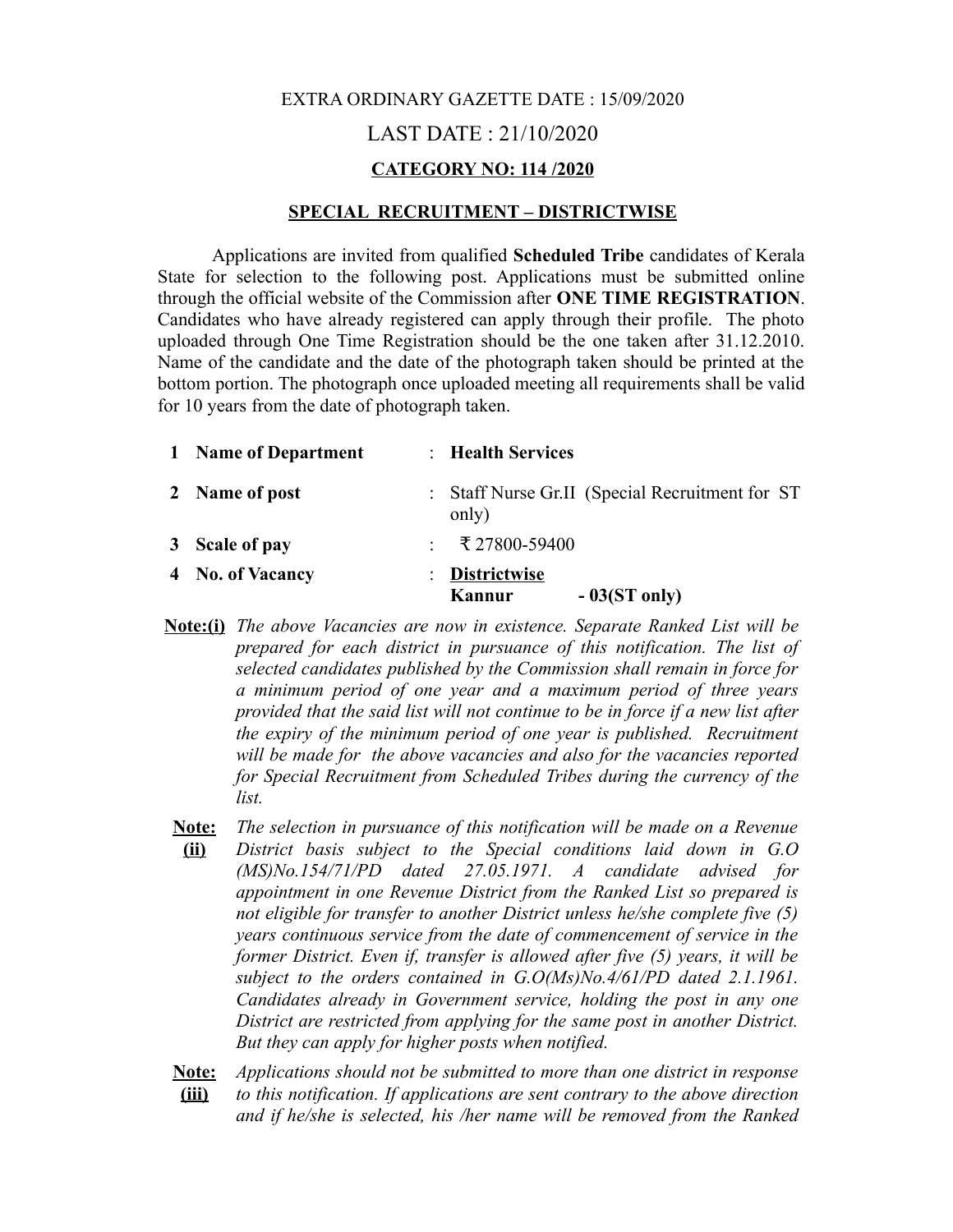*Lists and disciplinary action will be taken against him/her. Candidates should submit the application for this post to the district office concerned, where the vacancy is existing and should note the name of that district against the relevant column of the online application.*

- *Note Candidates from the Ranked List for district wise selection will be advised (IV) for appointment against the Headquarters vacancies also. As per the provision in G.O(Ms) 154/71/PD dated 27.05.1971 appointments against the Headquarters vacancies will be started from Thiruvananthapuram District. Separate option need not be given for this.*
- **5 Method of Appointment** : Direct Recruitment (Special Recruitment from among Scheduled Tribes only).
- **Note:-** *Applications received from candidates other than Scheduled Tribe will be rejected. Individual communications regarding the rejection of their applications for the above reason will not be issued.*
- **6 Age** : 20-41 Only Candidates born between 02.01.1979 and 01.01.2000 (both dates included) are eligible to apply for this post.

**Note :** *In the absence of qualified candidates within the age limit the upper age limit shall be relaxed upto 50 years. But in no case the maximum age limit shall exceed 50 (Fifty) years.*

#### **7 Qualifications:**

(1)A Pass in Plus Two/Pre-Degree ( with Science Subjects) Course/Pass in VHSE (with Science subjects)/VHSE in Domestic Nursing of a recognized University or its equivalent.

(2)A Pass in B.Sc Nursing of recognized University or a pass in General Nursing and Midwifery Course not less than 3 years duration from any institution recognized by Government.

(iii) Certificate of Registration with Kerala Nurses and Midwives Council as Nurse and Midwife,in the case of woman candidates and as Nurse in the case of Male candidates.

**Note** : 1. Rule 10(a)(ii) of part II of KS&SSR regarding qualification is applicable for the selection.

2. Candidates who claim equivalent qualification instead of qualification mentioned in the notification shall produce the relevant Government Order to prove the equivalency at the time of verification, then only such qualification shall be treated as equivalent to the prescribed qualification concerned.

3. If the caste of candidates is wrongly mentioned in their SSLC book, they should claim their original caste in their applications and should produce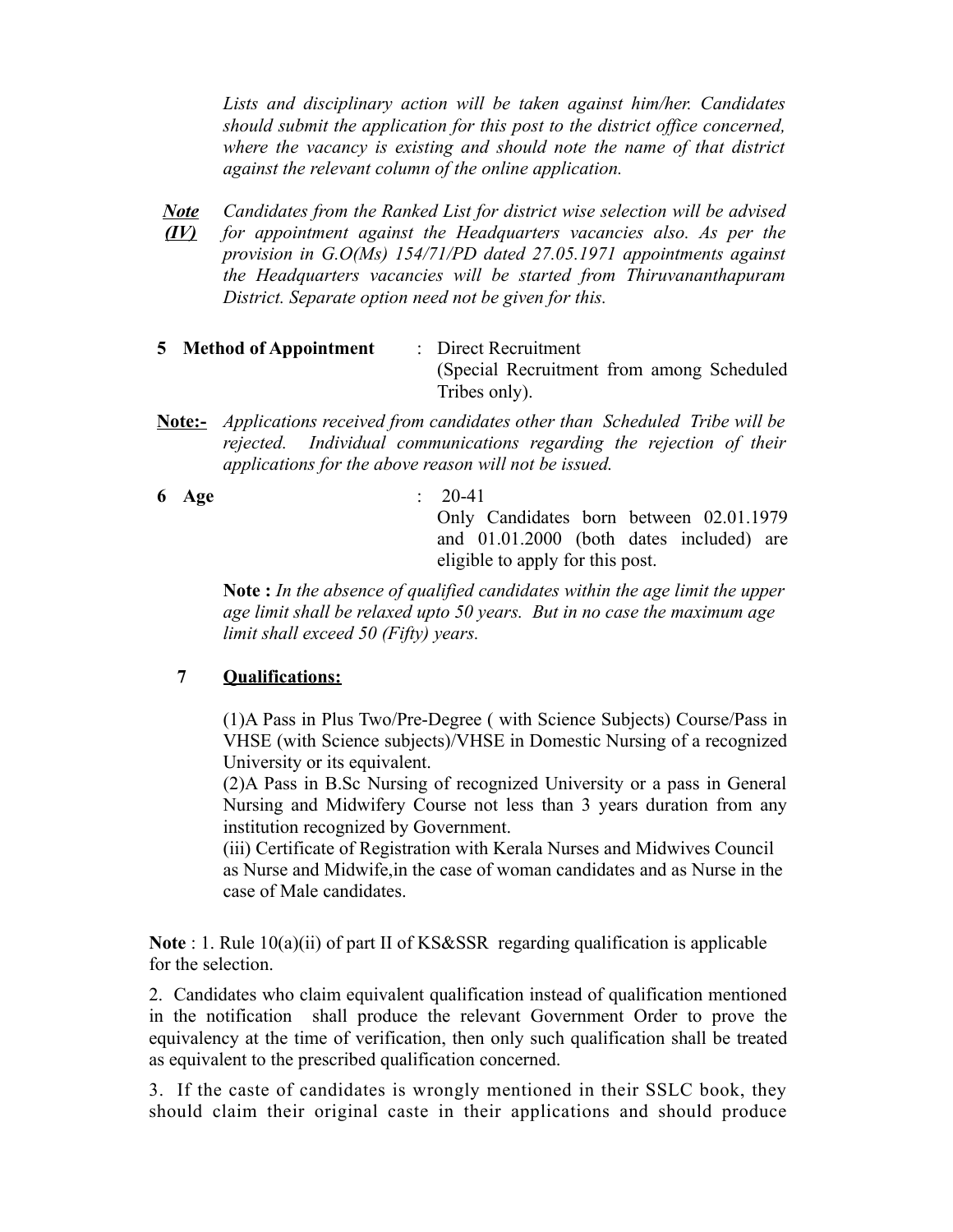community certificate issued from concerned revenue authority and the Gazette Notification for the same at the time of certificate verification.

 4. Candidates who have claimed bogus information about qualification and Experience in application and will or will'nt attend the exam after giving confirmation, disciplinary action will be taken against him/her as per Rule 22 of Rules of procedure 1976.

### **8 Mode of Submitting application:**

 Candidates must register as per 'ONE TIME REGISTRATION' with the official website of Kerala Public Service Commission [www.keralapsc.gov.in](http://www.keralapsc.gov.in/) before applying for the post. Candidates who have already registered can apply by logging on to their profile using their User-ID and password. Candidates must click on the 'Apply Now' button of the respective posts in the Notification Link for applying for a post. No application fee is required. Candidates can view and have a printout of the details in the profile by clicking the link Registration Card. Candidates are responsible for the correctness of the personal information and secrecy of password. Before the final submission of each application, the candidates must ensure correctness of the information on their profile. They must quote the User-ID for further communication with the Commission. Application once submitted is treated as provisional and cannot be deleted or altered after submission. The application will be summarily rejected if noncompliance with the notification is found in due course of processing. Documents to prove qualification, experience, community, age etc. have to be produced as and when called for. *"Candidates who have AADHAAR Card should add AADHAAR Card as I.D proof in their profile".* 

# **9 Last Date for receipt of applications : 21/10/2020** Wednesday upto 12 Midnight.

**10 Website Address :** [www.keralapsc.gov.in](http://www.keralapsc.gov.in/)

- **11** If a Written / OMR / Online Test is conducted as part of this selection, Candidates shall submit a confirmation for writing the examination through their One Time Registration profile. Such candidates alone can generate and download the Admission Tickets in last 15 days till the date of Test. The applications of candidates who do not submit confirmation within the stipulated period, will be rejected absolutely. The periods regarding the submission of confirmation and the availability of Admission tickets will be published in the Examination calender itself. Information in this regard will be given to the candidates in their respective profiles and in the mobile phone number registered in it. Candidates who have downloaded the Admission Ticket will alone be permitted to attend the examination.
- **12** Paragraphs two, three and twenty five (except the conditions laid down in Rule 3 (c), Part II of the Kerala State and Subordinate Service Rules) are not applicable